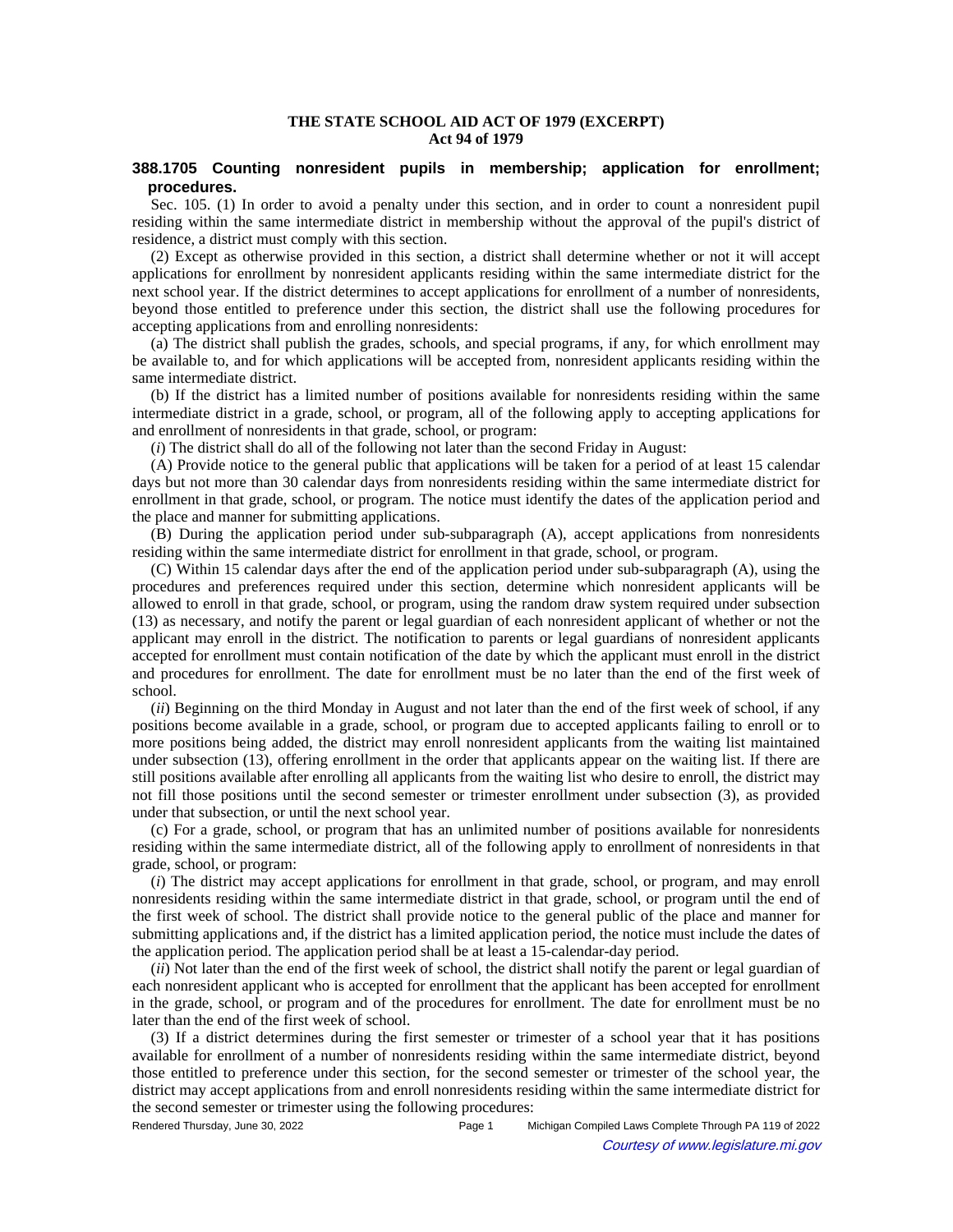(a) Not later than 2 weeks before the end of the first semester or trimester, the district shall publish the grades, schools, and special programs, if any, for which enrollment for the second semester or trimester may be available to, and for which applications will be accepted from, nonresident applicants residing within the same intermediate district.

(b) During the last 2 weeks of the first semester or trimester, the district shall accept applications from nonresidents residing within the same intermediate district for enrollment for the second semester or trimester in the available grades, schools, and programs.

(c) By the beginning of the second semester or trimester, using the procedures and preferences required under this section, the district shall determine which nonresident applicants will be allowed to enroll in the district for the second semester or trimester and notify the parent or legal guardian of each nonresident applicant residing within the same intermediate district of whether or not the applicant may enroll in the district. The notification to parents or legal guardians of nonresident applicants accepted for enrollment must contain notification of the date by which the applicant must enroll in the district and procedures for enrollment. The date for enrollment must be no later than the end of the first week of school.

(4) If deadlines similar to those described in subsection (2) or (3) have been established in an intermediate district, and if those deadlines are not later than the deadlines under subsection (2) or (3), the districts within the intermediate district may use those deadlines.

(5) A district offering to enroll nonresident applicants residing within the same intermediate district may limit the number of nonresident pupils it accepts in a grade, school, or program, at its discretion, and may use that limit as the reason for refusal to enroll an applicant.

(6) A nonresident applicant residing within the same intermediate district must not be granted or refused enrollment based on intellectual, academic, artistic, or other ability, talent, or accomplishment, or lack thereof, or based on a mental or physical disability, except that a district may refuse to admit a nonresident applicant if the applicant does not meet the same criteria, other than residence, that an applicant who is a resident of the district must meet to be accepted for enrollment in a grade or a specialized, magnet, or intra-district choice school or program to which the applicant applies.

(7) A nonresident applicant residing within the same intermediate district must not be granted or refused enrollment based on age, except that a district may refuse to admit a nonresident applicant applying for a program that is not appropriate for the age of the applicant.

(8) A nonresident applicant residing within the same intermediate district must not be granted or refused enrollment based upon religion, race, color, national origin, sex, height, weight, marital status, or athletic ability, or, generally, in violation of any state or federal law prohibiting discrimination.

(9) Subject to subsection (10), a district may refuse to enroll a nonresident applicant if any of the following are met:

(a) The applicant is, or has been within the preceding 2 years, suspended from another school.

(b) The applicant, at any time before enrolling under this section, has been expelled from another school.

(c) The applicant, at any time before enrolling under this section, has been convicted of a felony.

(10) If a district has counted a pupil in membership on either the pupil membership count day or the supplemental count day, the district shall not refuse to enroll or refuse to continue to enroll that pupil for a reason specified in subsection (9). This subsection does not prohibit a district from expelling a pupil described in this subsection for disciplinary reasons.

(11) A district shall continue to allow a pupil who was enrolled in and attended the district under this section in the school year or semester or trimester immediately preceding the school year or semester or trimester in question to enroll in the district until the pupil graduates from high school. This subsection does not prohibit a district from expelling a pupil described in this subsection for disciplinary reasons.

(12) A district shall give preference for enrollment under this section over all other nonresident applicants residing within the same intermediate district to other school-age children who reside in the same household as a pupil described in subsection (11).

(13) If the number of qualified nonresident applicants eligible for acceptance in a school, grade, or program does not exceed the positions available for nonresident pupils in the school, grade, or program, the school district shall accept for enrollment all of the qualified nonresident applicants eligible for acceptance. If the number of qualified nonresident applicants residing within the same intermediate district eligible for acceptance exceeds the positions available in a grade, school, or program in a district for nonresident pupils, the district shall use a random draw system, subject to the need to abide by state and federal antidiscrimination laws and court orders and subject to preferences allowed by this section. The district shall develop and maintain a waiting list based on the order in which nonresident applicants were drawn under this random draw system.

(14) If a district, or the nonresident applicant, requests the district in which a nonresident applicant resides Michigan Compiled Laws Complete Through PA 119 of 2022 Courtesy of www.legislature.mi.gov